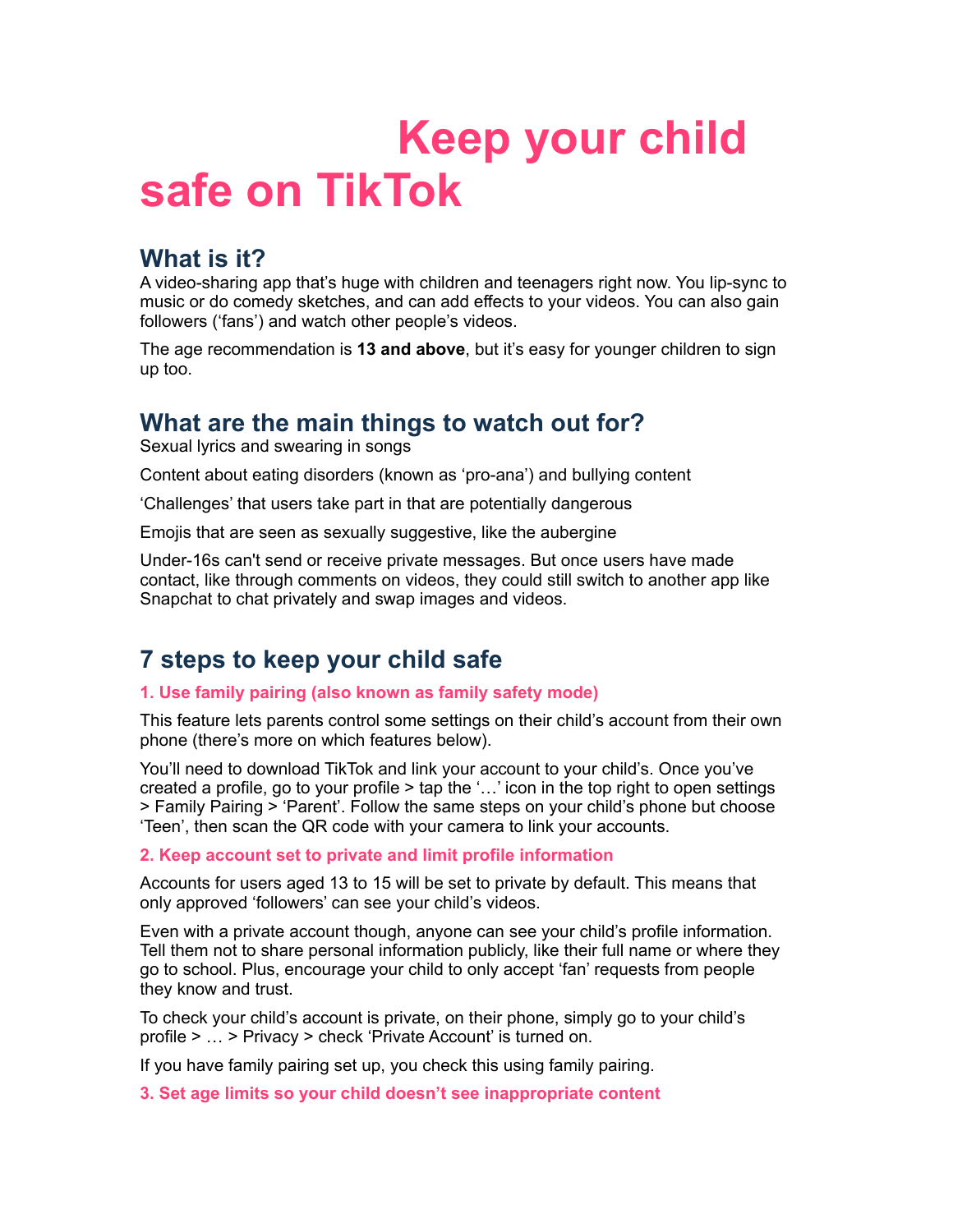You can do this through the family pairing settings. You can also use family pairing to turn off search on your child's account.

If you're not using family pairing, on your child's phone go to Settings > Digital wellbeing > Restricted mode > follow the steps in the app.

#### **4. Consider setting a time limit on use**

TikTok can be hard to put down – help your child rein in their use with a time limit. You can do this through the family pairing settings, or on your child's phone. Go to the Digital wellbeing section > Screen time management > follow the steps in the app.

#### **5. Restrict in-app purchases to block spending**

On **iPhones**, if you already have Screen Time turned on, go to Settings > Content and Privacy Restrictions > enter your passcode if asked > turn on Content and Privacy > tap iTunes and App Store Purchases > In-app Purchases > set to Don't Allow.

If you don't already have Screen Time turned on, go to Settings > Screen Time > tap to turn it on > choose whether it's your device or your child's device > follow the steps to set up a passcode. Then just follow the steps above to block in-app purchases.

On **Android**, open Play Store, tap on your profile icon in the top right > scroll to Settings > Authentication > Require Authentication for purchases > Select 'For all purchases through Google Play on this device'.

Keep an eye on your bank statements to check your child isn't getting round the controls.

#### **6. Check settings on interactions like duets, direct messages and comments**

Duets are where users reply to one person's video with another, and then share it all. The videos appear together, side by side. This feature has now been turned off for users under 16, and set to friends only by default for users aged 16 and over.

Your child can also change settings for comments on their videos via the Privacy section, and for users aged 16 and over, change settings for who can send them direct messages and duet with them.

If you have family pairing set up, you can do the same through the family pairing settings.

#### **7. Make sure your child knows how to report content and users**

Filters aren't perfect, so make sure your child knows how to report harmful or upsetting content or users. Make sure you both know the rules too – TikTok bans sexually explicit content, bullying, graphic content, "pro-anorexia" content, and hate speech.

To **report a user**, go to their profile > tap '…' settings > Report > follow the steps in the app.

To **delete a fan**, your child should go to their own Profile > Followers > tap the 3-dot icon next to the follower they want to remove > tap 'Remove this follower'

To **block users** altogether, go to their profile > … > Block > follow the steps in the app.

You report specific content through the video, comment or message itself. To **report a message**: open it, tap … > Report > follow the steps in the app. To **report a video or**